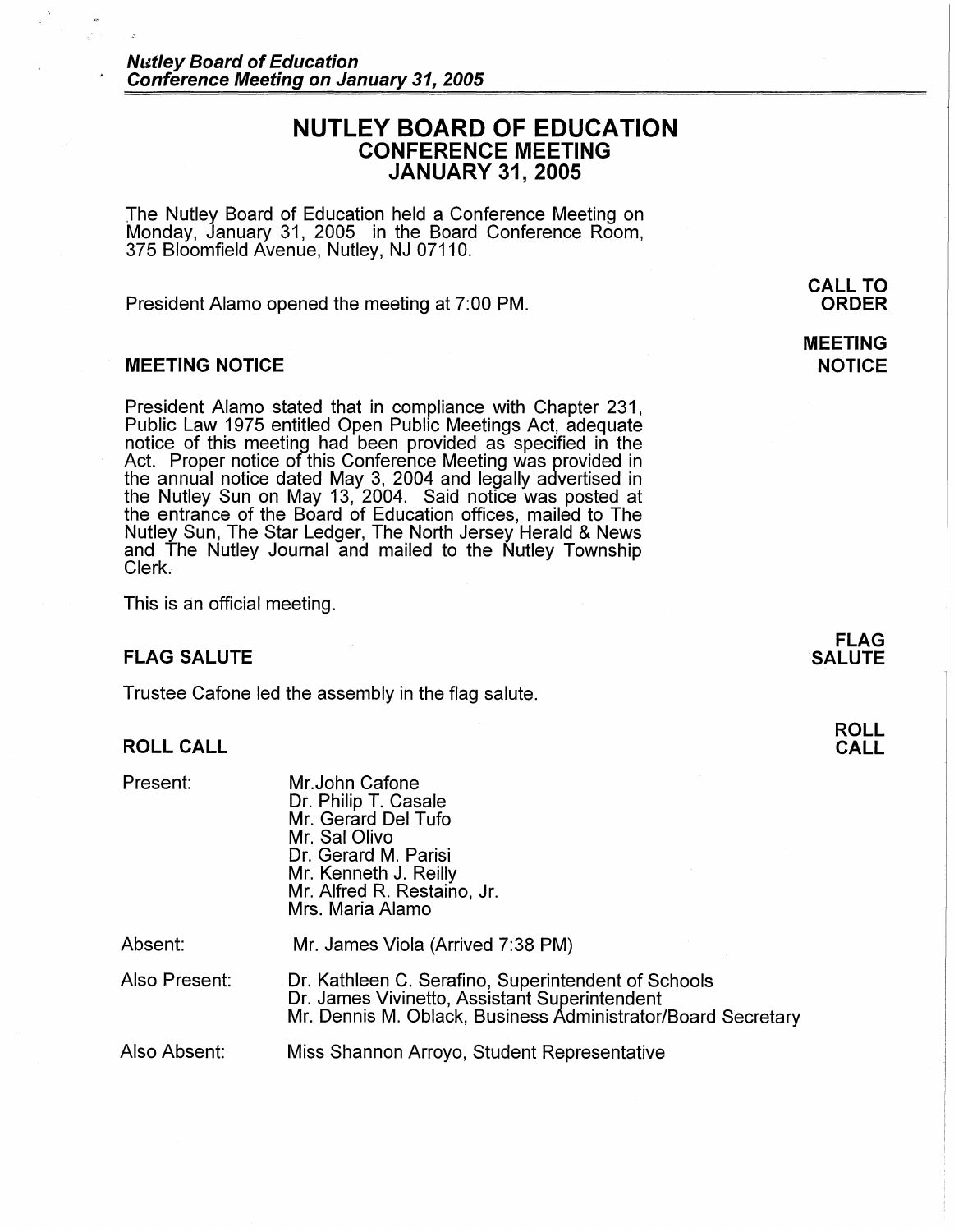## **ITEMS DISCUSSED**

1. Board Secretary Oblack advised the Board of the favorable bond sale.

2. The Board discussed the following addendum resolutions:

### Trailer

Board Secretary Oblack suggested to delay purchasing a trailer to FY 2006 with a tailback alternative to lease/purchase.

Trustee Restaino felt it should be delayed due to current financial conditions.

Trustee Catone suggested, and Trustee Reilly agreed, that it be delayed until after the February 2, 2005 Budget Committee Meeting.

Trustee Olivo asked and received the estimated lease payments from Board Secretary Oblack.

Several Trustees asked about the location of the trailer and the permits required. Buildings & Grounds Manager Phil Nicolette responded.

#### New Courses

Superintendent Serafino discussed the new courses that were being presented as an addendum.

A discussion was held with regard to the impact the new courses will have on the budget.

Trustee Restaino indicated that this addendum should be held until after the Budget Committee Meeting.

President Alamo suggested that the Spanish courses be discussed at the Academic Committee Meeting.

Trustee Restaino suggested that since the courses have already been offered on the Course Offering List for next year, moving the addendum at this meeting or later should not matter.

Trustee Viola entered at 7:38 PM.

Trustee DelTufo asked if these courses have a net dollar increase. Superintendent Serafino indicated that they did.

Trustee Parisi suggested a delay as long as there will not be a negative impact on the text delivery.

President Alamo requested estimated costs for the Academic Committee.

**ITEM~ DISCUSSED**